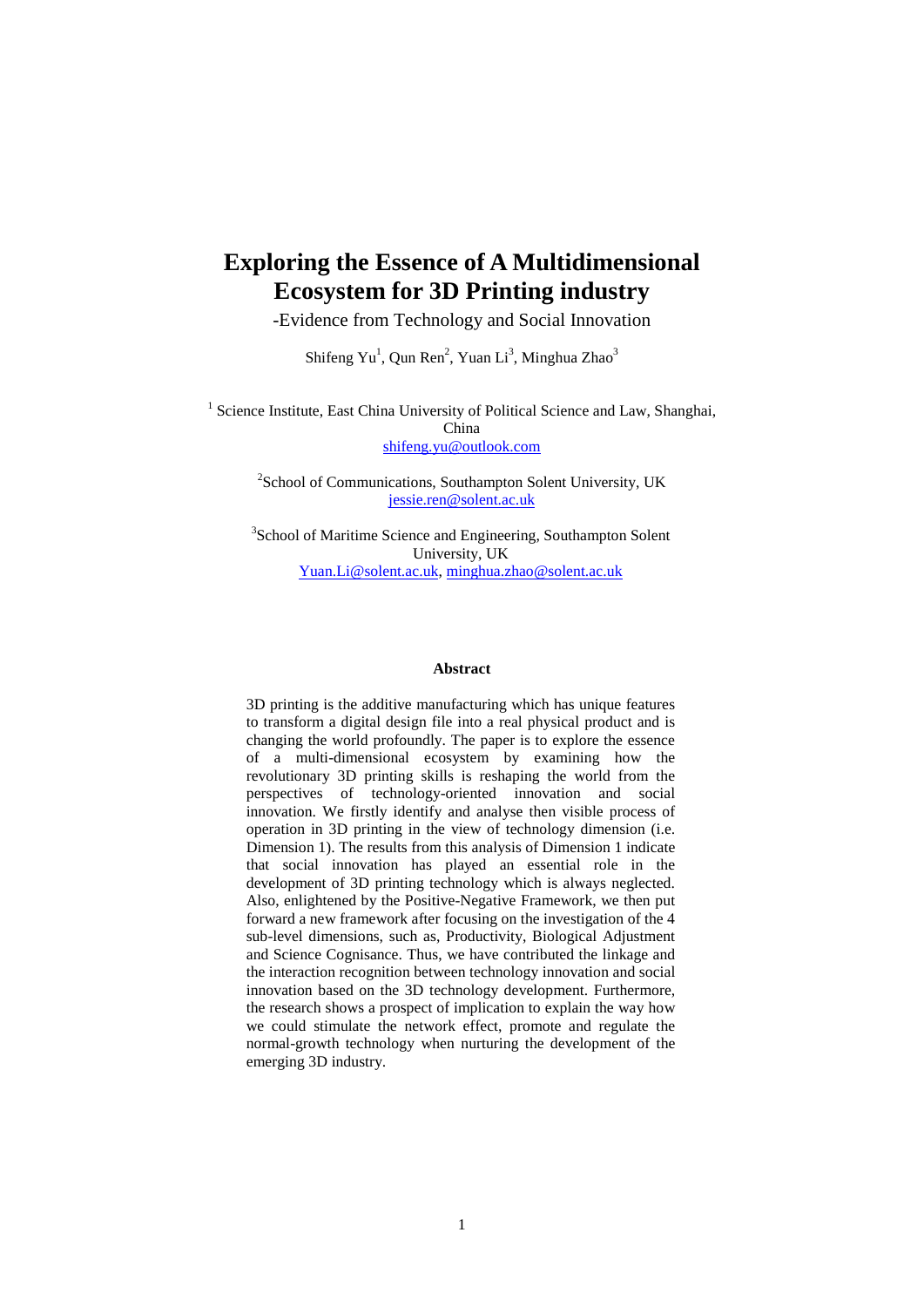**Keywords:** 3D printing, multidimensional ecosystem, social innovation, technologies

# **1.0 Introduction**

It is actually a reality today that we can download product data from a website, perhaps re-programme or personalise it to our own preference and taste, and have that information send to a desktop machine through which the product be fabricated and send to us on the spot. This way of operation can actually build for us very rapidly, a physical object. And the reason we can do this is through the emerging technology called additive manufacturing, or 3D printing. It is an interesting phenomenon that human society is being transformed from subtractive manufacturing to additive manufacturing. In ancient times, craftsmen worked on the targeted objects such as stone, jade, diamond and metallic materials, by measure of carving, digging, slicing to create the product that we do need and admire. This type of manufacturing, known as the industrial machine tools, which is composed of such technologies as lathe, bench work, plane, grinding tools, typically forms the traditional method to get the products [1]. On the contrary, the additive manufacturing, such as 3D printing, shows in a fairly different way. We would take data, like the data of a pen, which would be a geometric representation of that product in 3D, and convey that data with special material to a machine. And a process that would happen in the machine means layer by layer that product would be built. And we can take out the physical product, and ready to use. If the traditional method to produce, the subtractive manufacturing, is analogous to minus; 3D printing, the addictive manufacturing, goes to the other extreme, i.e. analogous to plus.

The features of 3D printing is outranged from these mentioned above. Cost savings play the key role in the industrial society, because each manufacturer is eager to reduce the leftover material from the process of subtractive manufacturing. In fact, the industrial society produces much waste. However, the situation occurring in the additive manufacturing goes to the opposite. During the 3D printing manufacturing process, the material is sprayed by the jet having already been calculated by the preoperative computer program which minimises waste. The advantage of additive manufacturing has drawn great attention from the industrial and technological fields, and it will profoundly change the whole world. Even some tycoons of industrial circle call it "the end of industrial times." Our question is how the new emerging technology makes waves, and what the profound change to the human society is. These questions need to be addressed.

# **2.0 Literature review**

Additive manufacturing/3D printing, has profoundly been changing our world and our lives. Almost in the fields of social science, research on 3D printing actually concentrate on the business models which could be the core of all systems. Marcel et al. [2] indicate that a consumer goods manufacturer can organise the operations of a more open business model when moving from a manufacturer-centric to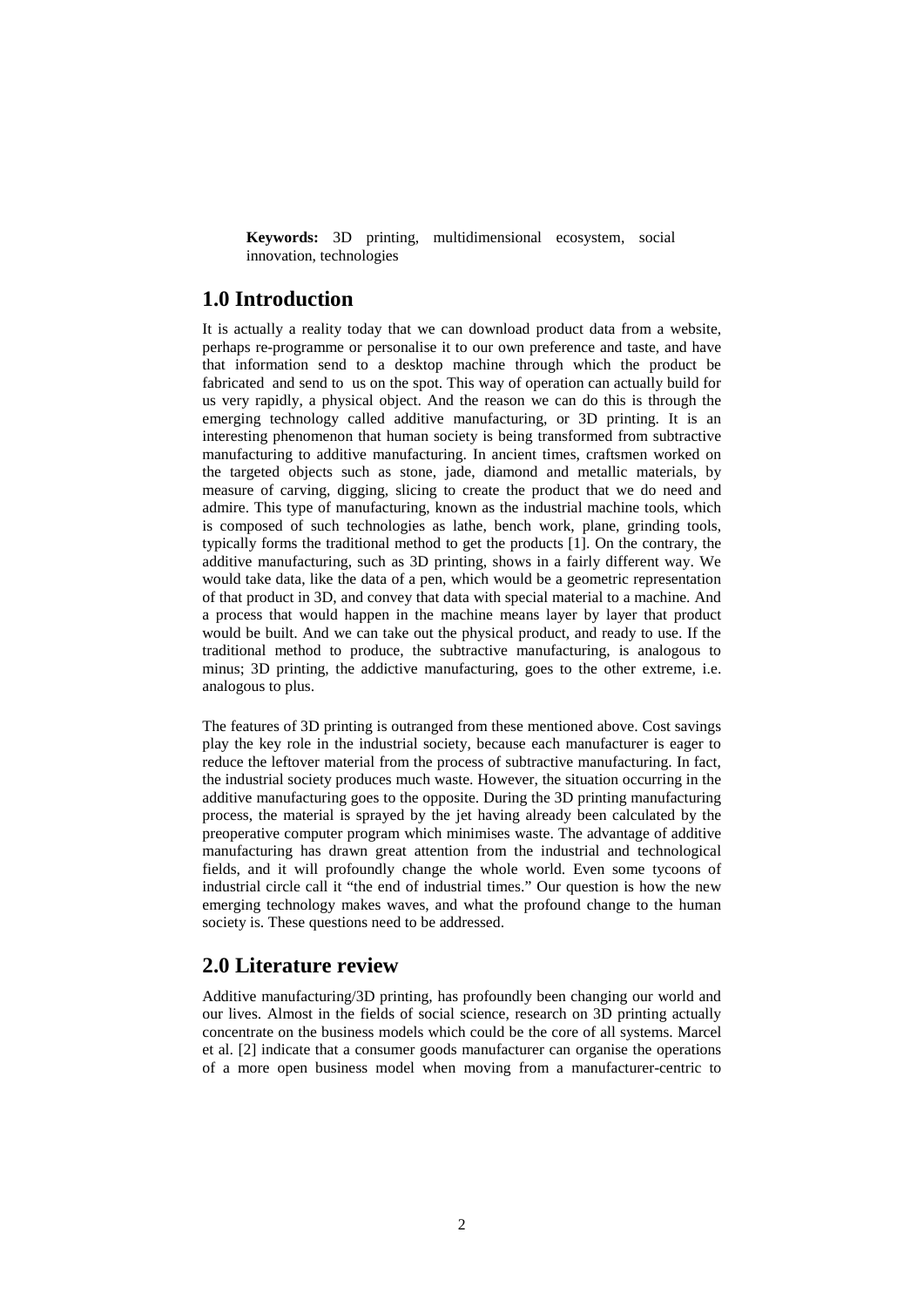consumer-centric value logic. Meanwhile, the analysis of the business model components has become the trend of research. Cabirio et al. [3] emphasise the use of new 3D printing technology in design enterprises should be coupled with proper business model components. Besides that, 3D printing combines the industrial manufacturing with the structure of marketing, in which Jan et al. [4] referred that most manufacturing processes have been "subtractive" in that matter is removed (e.g. scraped, dissolved, turned, machined) from a substance in order to produce the desired product. 3D printing turns traditional manufacturing on its head in that it uses an "additive" process. In addition, without the feasible and practical business model, it will typically be a real barrier for the development of 3D printing. Thierry and Ludmila [5] figured out the pitfall situation made by the lack of effective business model, and they thought 3D printing technologies have the potential to change the way business model innovation, by enabling adaptive business models and by bringing the "rapid prototyping" paradigm to business model innovation itself [6]. Similarly, cost control, value capturing and the social cognisance like law and ethics have been the focused issues in the research. For instance, Christian et al. [7] identified AM enables the production of complex and integrated functional designs in a one-step process, and the adoption of AM allows a firm to increase profits by capturing consumer surplus when flexibly producing customised products. Meanwhile, legal issues, especially in the view of intellectual property rights, mainly occupied the dominant research fields in law [8]. Davis [9] pointed out that the DIY (do-it-yourself) community which consists of selfdesigned software programmes will be at the risk of infringing patent law and copyright law. Gerald [10] argued that the current arms control and transfer policies are adequate to cover 3D-printed guns, which proves that there is still "grey area" for 3D printing from the perspective of law and ethics. Social framework still needs to be refreshed or be innovative in order to meet the various requirements from different directions. Thierry et al. [11] in the first published paper regarding 3D printing initially proposed the new emerging technology provide a "presumption" framework and a typology of co-creation activities.

Building on previous literature in relation to the content, this paper will introduce the essence of additive manufacturing, not only from the view of technology revolution, but also relating to the social innovation framework. Beyond the business model, the other elements such as legal systems and social thought and consciousness are always fluctuating during the new ages.

# **3.0 Methodology**

Based on interviews and empirical research, the paper adopted the comparative methodology based on the social and business ecosystem theory. Under the macroscopic background of the internet age, the additive manufacturing combined with the features and characteristics of IT, shows the total difference from the one by the conventional business pattern. In other words, the data-driven technology will impose great influence on the development of society and the technology itself. The comparative methodology displays several dimensions and categories throughout the paper coupled with the manufacturer-centric structure and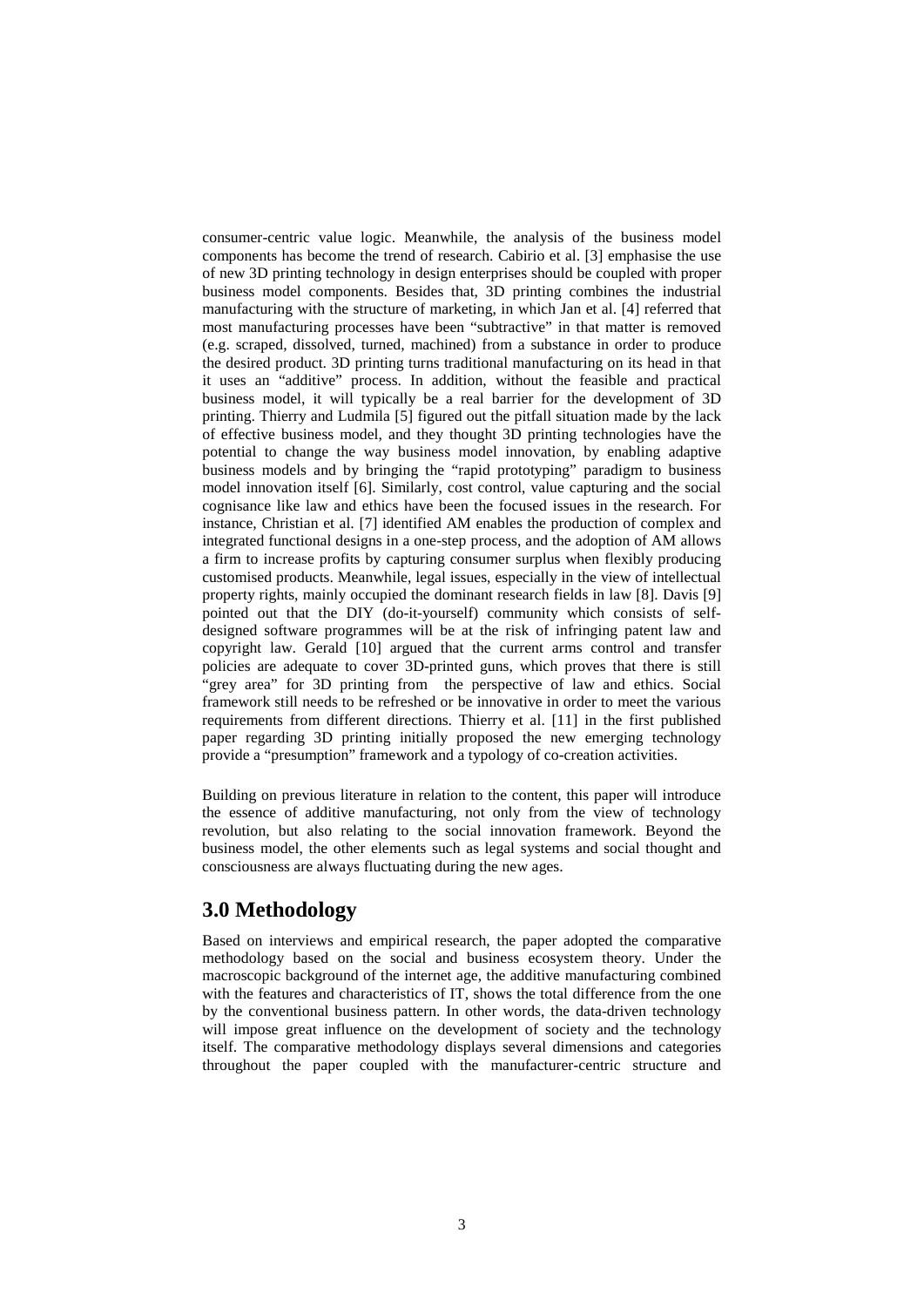customer-centric structure, production en mass and small scale production, the ownership and lease of means of production, the difference of standard-settings, and so on. The comparison will reconstruct the current business model, legal system, even the social framework and the way of observing the world when the internet and the thought derived get involved (Figure 1).



Figure 1: Reconstructed business model

Therefore, the multidimensional reconstruction of additive manufacturing, embeds in the system of internet network, reviews the conventional circulation by the traditional business pattern, and reorganises the potential framework which will happen in the future.

# **4.0 3D printing: from Technology-changing to Societychanging**

The advance of technology leads our way to the future and success, although we humans hardly meet the rapidly growing requirements. Currently, technology has been embedded into the entire facet of industry, from the industrial design to the physical production. Both the capital investors and engineers try to make the effort to create a win-win business pattern for benefit sharing. Nevertheless, the social framework brought about in the technology-oriented change fundamentally has got changed as well, resulting in a veritable innovation.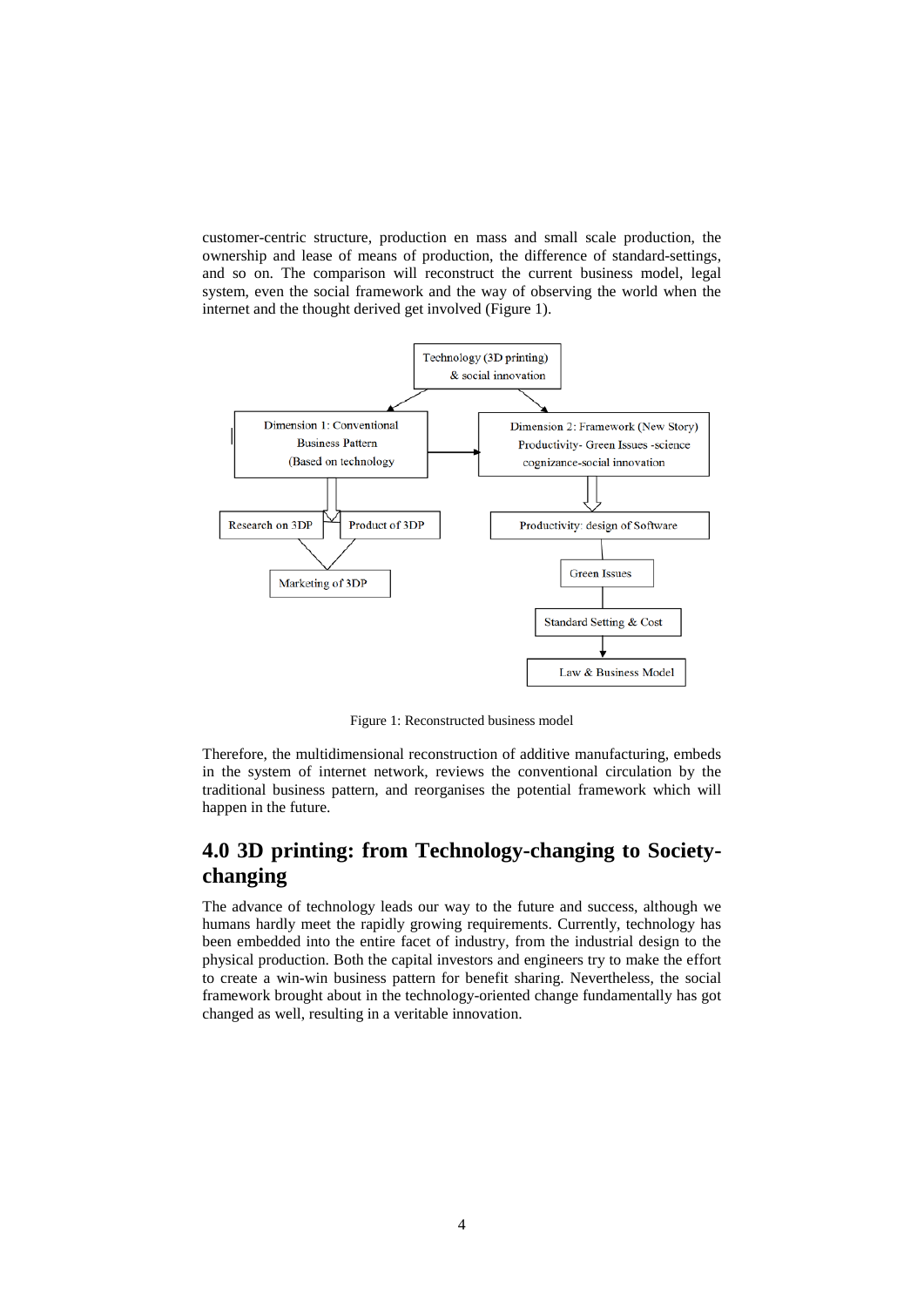## **4.1 The Conventional Business Pattern**

The farming society far earlier than the industrial times, which are ranked as a "shortage" era, regulates its own discipline to adjust the objective conditions. With the coming of new ages, the industrial society had crushed down the old ones, and the mechanised mass production has exploded the potential ability of human beings.

For example, Foxconn Inc., the giant of manufacturer in China, has its own R&D centre factory with logistics system, container port, and distribution centre. One of many of its factories (located in Shenzhen, Guangdong Province), employs more than 300 thousand workers and only the canteen for workers will get profit of at least 1.5 hundred million GBP per year. The harvests of this one branch factory are 2400 international containers which will be loaded on board quickly and transported to other countries around the world.

This is a conventional story about how the industrial wealth has been made, how the capitalists and investors of big incorporation have got their savings leap to the upper class, and how the workers get their own payrolls to make a living. Approximately, Industry Age has been deporting the shortage and famine away from our daily lives.

It seems that the business pattern will go on forever. New technology is invented in the laboratory with the efforts of the scientists, and then technical transformation will happen in the factory to be a mass production without individuation. Finally, the products through the process of industrialisation will appear in the market with value label and be evaluated by the price. It forms the chain of "research-productmarket" which is typically labelled as prosperous industrialisation; thereby the circulation of these three elements profoundly affects the contemporary industrial society. However, the emerging additive manufacturing, 3D printing, totally merge the producer and consumer into one entirety rather than splitting them when it often happens in the conventional business pattern.

## **4.2 A New Story**

The reality has been achieved that a customer could sit at home, making an order online so as to acquire the commodity he wants. The internet has played a more and more important role in the human society, in which if the internet is inaccessible, life is not sustainable.

Compared with the current manufacturing and marketing, additive manufacturing is just based on the technology innovation, bringing about the unpredictable social innovation which actually imposes the great influence upon it. Obviously, the technology of 3D printing is still under the introduction stage of its life cycle, and markets are far more mature. During the incubation, the technology has to face the various challenges and barriers standing in its way. According to the previous technical revolutions, these requirements of being the qualified products in the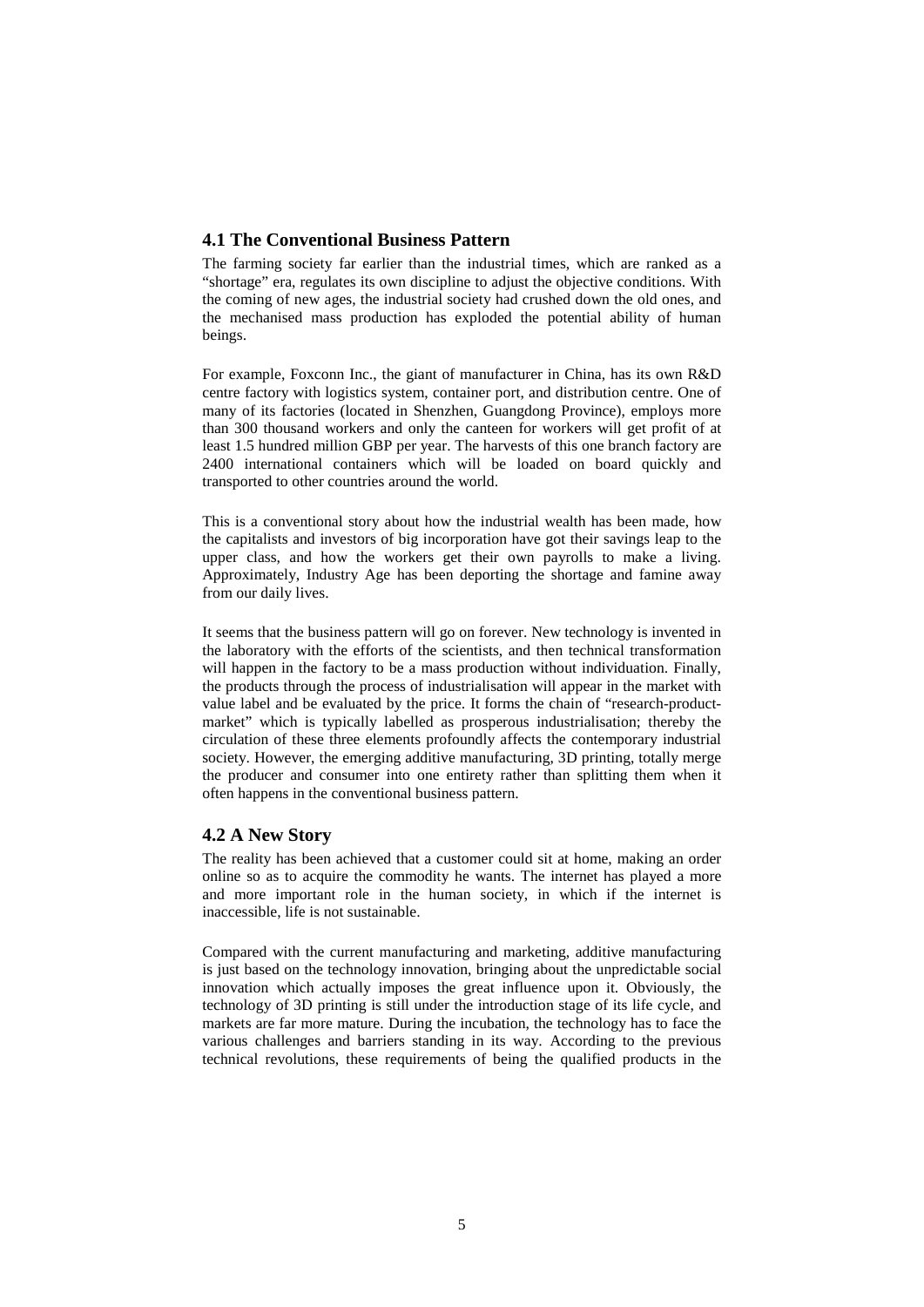market will be met by the efforts of technicians and inventors in the future. Besides, additive manufacturing already appeared 30 years ago. However, as to why the investors and the masses concentrate on the development of additive manufacturing all the time, the answer may be different and thought-provoking.

It is the wide use of the internet that enables the close linkage and interaction between new emerging technology and business model for sale, marketing, communication. 3D printing is characterised as a revolutionary and practical technology which is admired by many titans and its market potential looks so promising so that the international capitals intensify the R&D. The medium propaganda is overwhelmed by any other wording, such as "this technology has a bright future, not least in rapid prototyping, but also in the manufacture of many kinds of plastic and metal objects, in medicine, in the arts, and in outer space." This is based on the technology-orientation, rather than the social-orientation. In other words, the social science on the 3D printing has already lagged behind. We have no detailed and systematic research on the business model, biological protection, energy saving, etc. With the growth of additive manufacturing, the various social problems will follow. Especially, when the times of "Industry 4.0" are approaching, the IT (Internet Technology) has a profound impact on the ways how human beings produce. The gap between manufacturers and consumers will be eliminated, and many social issues will be changed. The social innovation which is neglected on the research fields should be refocused on. The new story has begun.

# **5.0 The Multidimensional in 3D Printing**

In the following context, we will see the multidimensional contents regarding the essence of additive manufacturing, 3D printing in the current situation, or even in the future.

# **5.1 The technical Dimension: Visible or Invisible Process of Operation**

The new 3D printing technology typically reads CAD data which is product design data created on professional product design programs. It could be an architect or a professional product designer who creates a product in 3D. Data collected will be sent to a machine through which data would be sliced into two-dimensional representations of that product, the same way as slicing a salami. That data, layer by layer, gets passed through the machine, starting at the base of product and depositing material, layer upon layer, infusing the new layer of materials to the old layer in an additive process. The material that is deposited either starts as a liquid form or a material powder form. And the bonding process can happen by melting and depositing or depositing then melting. Over time quite rapidly, actually in a number of hours, we can build a physical product, ready to take out of the machine and use. The products are ranging from shoes, rings that were made out of stainless steel, phone covers out of plastic, all the way through to spinal implants, for example, that were created out of medical-grade titanium, and engine parts.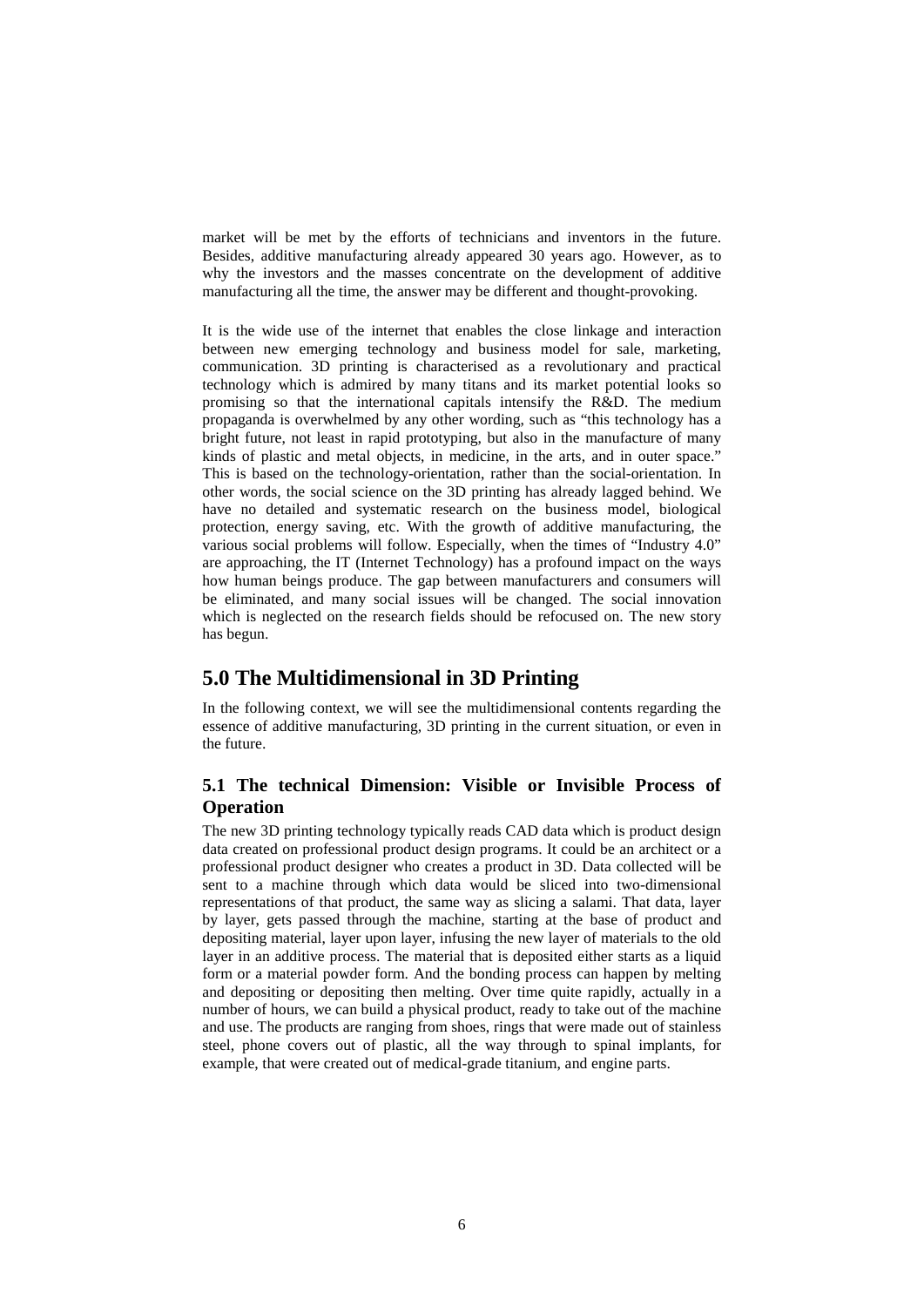What aroused our notice is that all these 3D products are very intricate due to the quite extraordinary design. With the application of 3D printing skills, we can actually create structures that are more intricate than any other manufacturing technology, or in fact, that are impossible to build in any other way. The 3D technology skills ban be applied successfully to produce moving components, hinges, parts with parts. So in some cases, we can abolish totally the need for manual labour. Today, architects could build the house which is almost three meters high by an architectural firm called Shiro. And it was built by depositing artificial sandstone layer upon layer in layers of about five millimeters to 10 mm in thickness slowly growing this structure. And on the other end of the spectrum, a microstructure could be created depositing layers of about four microns.

So, above all, what is the essence of additive manufacturing, 3D printing? We think the change of mode of production perhaps would not cover the features or traits of this technology while the combination with IT will give the new birth to the additive manufacturing. The process of the operation is visible because a consumer could stand aside the printing machine and watch the process of the production. Nevertheless, the spectators will not know about which essence is pushing the technology forward. Or, they could not distinguish the traditional manufacturing from the additive manufacturing. In reality, the essence is that 3D printing is digital-driven technology which is invisible for all of us. This feature proves that 3D printing is a bridge which links the human, information, wealth and physical world as together by the way of internet and a series of modern technology for materials and manufacturing. It is the technical dimension for 3D printing.

## **5.2 The Social Innovation dimension: the change of framework**

The social framework is refreshed and changed with revolution and advancement of technology each time. In the view of human history, the invention of ironware totally changed the agricultural society, and the appearance of steam engine led Britain to the first Industrial Revolution. So it is for electricity and computer science. These revolutions of technology not only evolve their own process, but also take the human society into a different world. The means of production had changed, and division of labour had become more and more refined. In the thought of inertia, we may conclude that additive manufacturing, 3D printing will follow the revolutionary road to the higher industrial level. Although it is hard, we perhaps have to make the serious prediction that industrial times will be dismantled and overturned by 3D printing, due to the following reasons. The first is that means of production means nothing. And the second is that role of human lies beyond all.

#### **5.2.1 Productivity: Design of software**

Many scientists devoting to the additive manufacturing research are exploring how to enlarge the market of 3D printing, and then they regard the way of production en mass as a solution. However, this sometimes goes wrong and limits the potential of technology. The key to explain is that the needs of customised products have become the consumption trend in internet marketing. Compared with the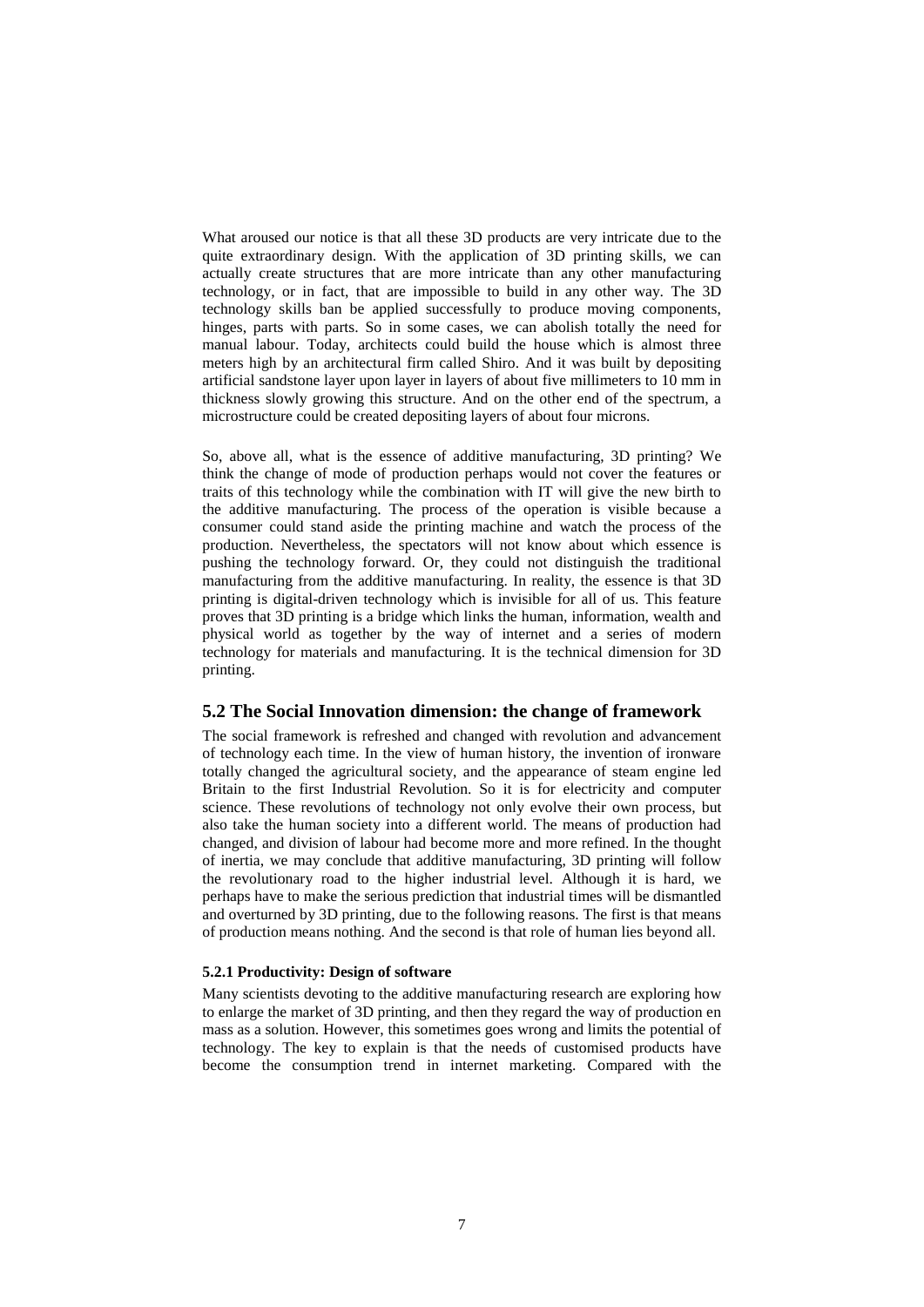standardisation in the conventional pattern, customisation represents the trend catering for the target consumer group. As the design data of 3D transits via the internet, the productivity will be greatly released and enlarged.

### **5.2.2 Biological Adjustment: Green Issues**

The additive manufacturing rather than the subtractive manufacturing, produces only the products without the waste. The role of human gradually forms the bridge which links the manufacturing and green issues. For example, 3D printing may inadvertently also help to achieve some of the most urgent environmental and resource goals facing the international community. The transportation and manufacturing carbon footprint of many products could be reduced as DIY designs by human, rather than products, are shipped around the world.

By significantly reducing waste in the manufacturing process, 3D printing also could enhance global "resource productivity"—that is, getting more "product" out of the same quantity of a given resource. This could ease the growing gap between supply and demand for non-renewable resources.

### **5.2.3 Technical Cognition: Standard Setting & Cost Control**

Technical Cognition refers to the growing understanding which vastly depends on the development of technology and the application by the operator. Here the paper will clarify two issues, standard setting and cost control which fall into the category of technical cognition.

National standard and industry standard do always exist in the conventional industrial society, though how to make standard-setting has been the key focus of the 3D printing. With respect to the fixed standard in the old times, the standard setting in new times will be constantly flexible and diversified because of the human factor. It will soon prove that there are two levels of standard setting in 3D industry system which is apparently divided to fixation and flexibility. They are usually referred to as traditional standard and standard by DIY customisation.

In addition, the cost control in 3D printing will be much easier than in the conventional industrial manufacturing. That is to say, the means of production appears less important. For instance, it is hard to imagine that the student who would like to copy a book never goes to a printing plant on account of the cost control by the printer. As long as the industrial engine of printing machine starts, it will cause a money-loss resulting in no copy for the student anymore. On the contrary, in the circumstance of 3D printing, the customised products will never pass through the roaring machine, and they are just produced by the way of small scale production.

It is supposed that someone in Shanghai wants to buy a birthday gift for his friend who works in London now. This person could rent a 3D printer via online renting process instead of buying it. He can then customise the shape, colour or other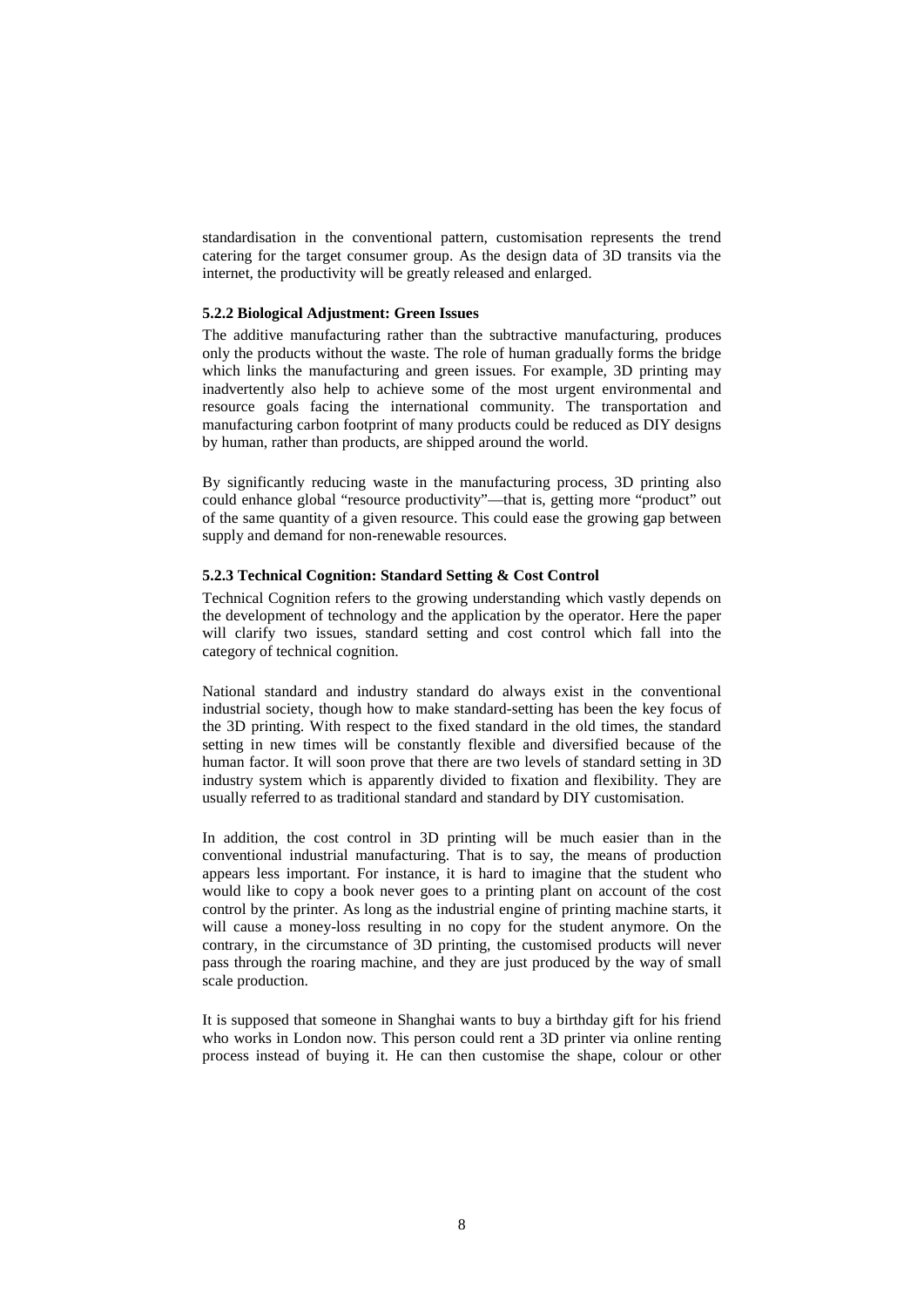characteristic through the software design and make a request to the person who owns the 3D printer. The owner will accept all and send the finished gift to the customer's friend by logistics. For the customer, the 3D printer, means of production, no matter how expensive or cheap it is, is just a lending for hours or even a few minutes.

### **5.2.4 Social Cognition: Law & Business Model**

Social cognition refers to the superstructure such as law and business model which are based on the technical cognition, productivity and biological adjustment. The additive manufacturing has the potential to be as disruptive as the personal computer and the internet. The digitisation of physical artifacts allows for global sharing and distribution of designed solutions.

Of course, the social framework with such disruption requests a need for new policy related to intellectual property and "part piracy", perhaps through the development of new digital rights management solutions. Without the legal system and business model for 3D printing, the market will be badly disrupted and the development will be interrupted. The social innovation nowadays seems to expand its range to ethnics, project management, risk evaluation and so on which are all derivatives of social cognition.

There are still a number of problems for us to solve, in which how to deal with the guns 3D-printed, and could someone take these kind of guns aboard? It came into reality in US, but there is no systematic punishment because of even no intimate knowledge for the various problems initiated by 3D printing.

It is not enough to deal with one specific problem, instead what we should do is to reconstruct the social framework by reviewing the social innovation caused by the additive manufacturing macroscopically. Only then we could find the right way to utilise and get benefit from it.

# **6.0 Ecosystem of 3D printing**

## **6.1 Human Ecology and Ecosystem**

The additive manufacturing, 3D printing is to serve the users, customers, i.e. human beings. This echoes the core and ultimate aims of society. Amos H. Hawley proposed that the environment, population, and the ecosystem tend to move toward equilibrium (Human Ecology, p10). In his theory, Human Ecology, Hawley wrote that humans will modify their behaviour patterns to fit with changes in their biophysical environment. Through this adaption human groups can either evolve or expand into complex societies. For systemic change to occur, such as expansion of a population, disequilibrium is required along with multiple challenges to the environment.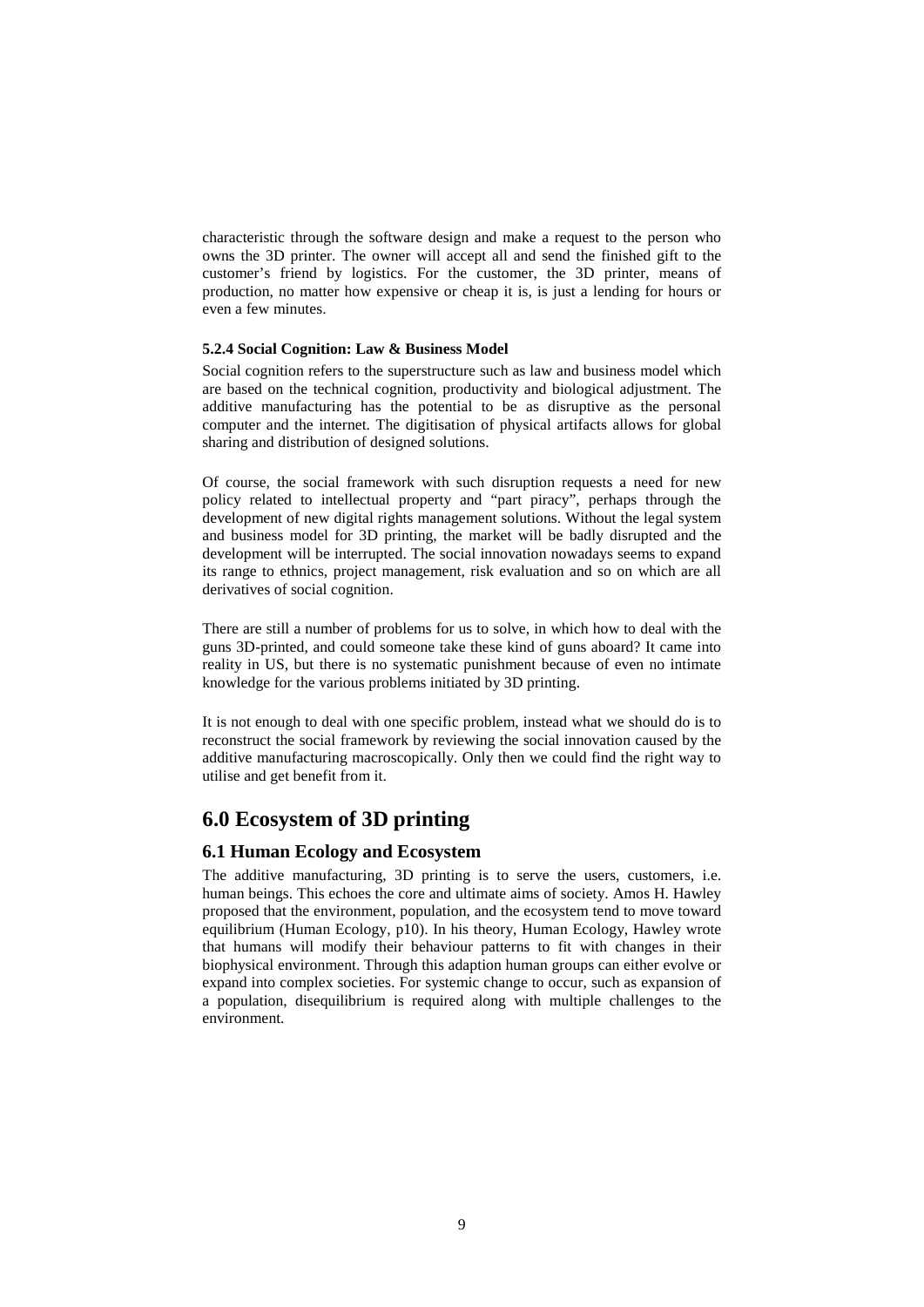This kind of environment of 3D printing involving design of software, green issues, standard setting, cost control, legal system and business model profoundly change our way to adapt to the contemporary society. The multidimensional system is gradually evolving into a social organism with manifold contradictions. These conflicts are the essential elements integrating in the process of crashing and collision, in which we could find the conflicts between additive production and subtractive production, production en mass and small scale production, ownership of means of production and lending, technical innovation and social innovation, etc. After reorganising and reconstructing the framework, human ecology merges with the human environment, which embeds and alters in the circumstance of 3D printing, and it finally makes the formation of ecosystem.

## **6.2 Checks and Balances**

The ecosystems of planet Earth are coupled to human environments. Ecosystems regulate the global geophysical cycles of energy, climate, soil nutrients, and water that in turn support and grow natural capital. Ultimately, every manufactured product in human environments comes from natural systems.

Likewise, the environment of 3D printing nourishes the growth of new technology, and the practice of additive manufacturing in turn develops the social framework. Even though the conflicts mentioned above will interact with each other to be real barriers or restraints for 3D printing, the system of checks and balances like the leverage eventually narrows all the gaps and differences. However, what we should do is not to wait for the changes, but only try to change and compromise all the essential elements actively by ourselves.

# **7.0 3D printing and research-based Marketing Teaching**

3D printing is reshaping the world. The development of 3D printing technology and its application into different fields are actually challenging many so called mature and solid marketing concepts. For example when delivering the unit of Marketing Principles, it is preferable to apply research-oriented teaching approaches during marketing teaching delivery and link relevant 3D printingrelated case studies with related marketing topics which are always followed by group discussions. What surprises and fascinates students is the power of 3D printing. Its existence has begun to push researchers, academics and even students to scrutinise the validity and reliability of many marketing concepts and framework.

Take the understanding of marketing mix, the most important marketing concept as an example. In order to achieve success, all businesses must get the marketing mix right.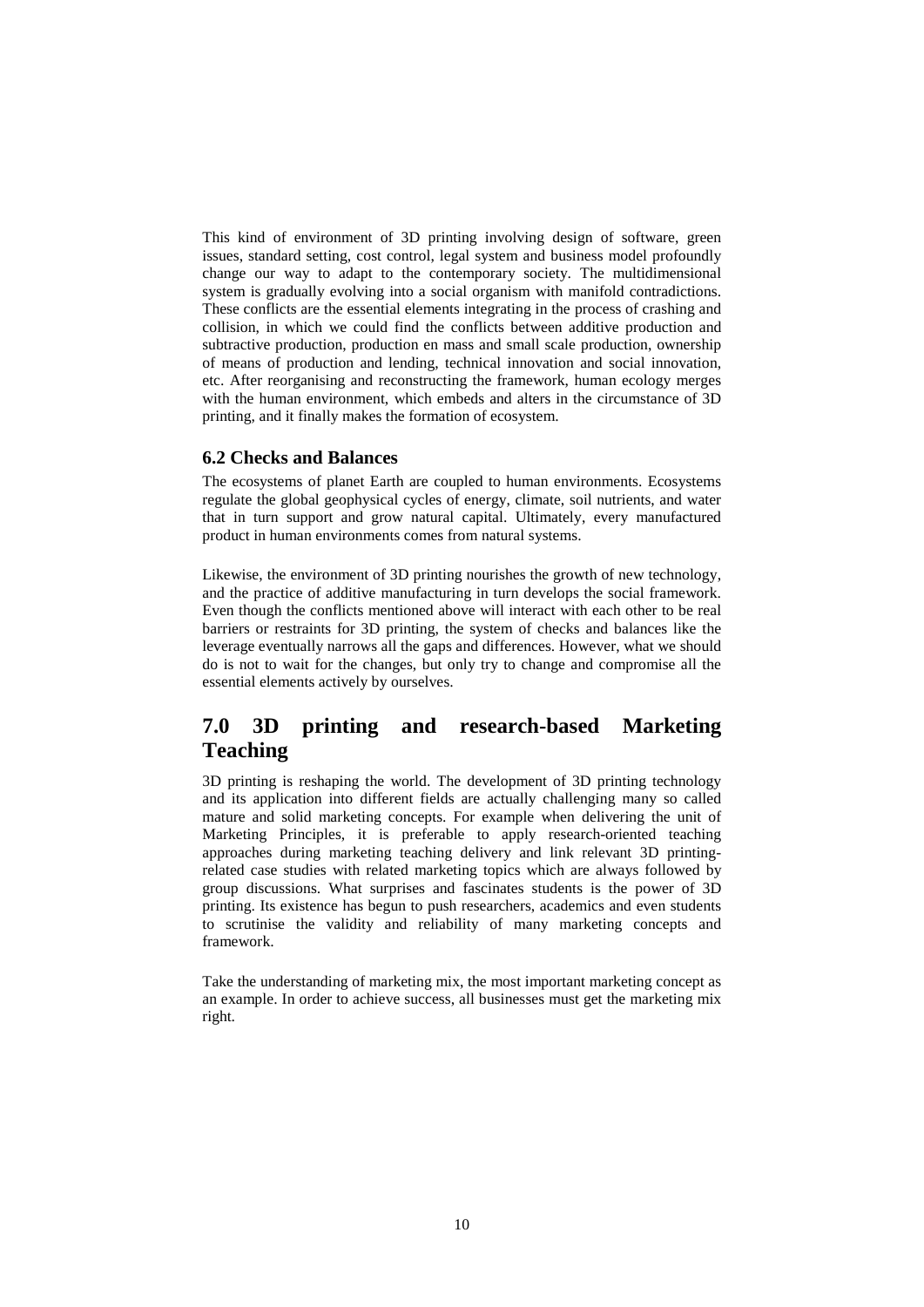This involves having the right product at the right price in the right place using the right promotional methods. These are known as the 4 P's - product, price, promotion and place. The marketing mix elements have to be 'blended' by marketers in an attempt to satisfy customer needs and wants. 3D printing technology is currently changing people's understanding to 'Product' and making replacement available, which also arouse lots of changes in the other 3 Ps, i.e. price, place and promotion. Below are the examples which indicate how to integrate 3D printing technology application into marketing teaching. Below are the examples which indicate how to integrate 3D printing technology application into marketing teaching.

> • Pricing topic and 3D printing impact: For instance, 3D printers are being used to create low cost prosthetics where they are most needed, especially to those who lost their limbs during the war and cannot afford a replacement. The idea to create cheap, customisable prosthetics that anyone can afford will become main stream and help transform the lives of the affected [13].

> • Place topic and 3D printing impact: It is incredibly expensive if you plan to transport items to space. However, with 3D printing available, they can print out parts, tools or other items they need in the event of an emergency. NASA announced that they will ship a 3D printer for trial purposes to the International Space Station in August 2014.

> • Sustainable marketing and green consumerism: Environmental sustainability aims at getting profits while helping to save the planet. Today's greening activities focus on improving what companies already do to protect the environment and look to the future. The majority of plastics used today is non-biodegradable and poses a threat to the environment. However, these plastics can actually be recycled into filaments used in 3D printing. It is found that turning your recycled plastics into spools uses less energy than conventional plastic recycling. That is to say, 3D printing can help save the environment.

New products are important—to both customers and the marketers who serve them. For companies, new products are a key source of growth. For customers, they bring new solutions and variety to their lives.

In summary, to create successful new products, a company must understand its consumers, markets, and competitors and develop new products that deliver superior value to customers. New products underpinned by the 3D printing technology innovation are doomed to reflect development of cutting-edge marketing knowledge in the short and long run.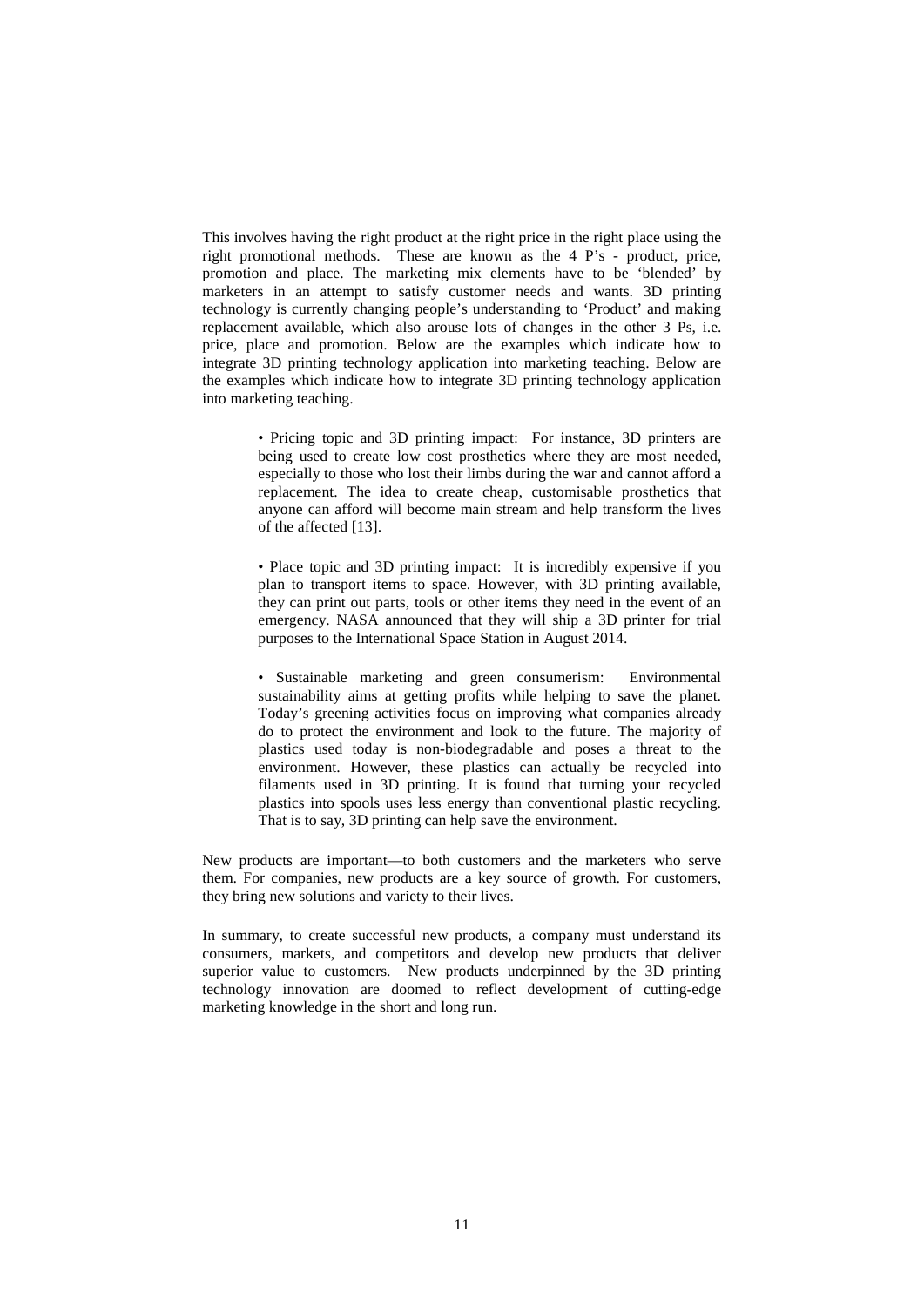# **8.0 Conclusion**

Throughout the whole paper relevant to the emerging additive manufacturing, 3D printing is reshaping the world. The development of 3D printing technology and its application into different fields are actually challenging many so called mature and solid social science, legal and marketing concepts.

When delivering such as a unit of Marketing Principles, it is preferable to apply research-oriented teaching approaches during my marketing teaching delivery and link relevant 3D printing-related case studies with related marketing topics which are always followed by group discussions. What surprises and fascinates students is the power of 3D printing. Its existence has begun to push researchers, academics and even students to scrutinise the validity and reliability of many marketing concepts and framework.

# **9.0 References**

- 1 Marcel, B & Ronen, H & Arne, B. (2016) Additive manufacturing for consumercentric business models: Implications for supply chains in consumer goods manufacturing. *Technological Forecasting & Social Change*.102.p.225-239.
- 2 Thierry, R & Ludmila, S.(2016) From rapid prototyping to home fabrication: How 3D printing is changing business model innovation. *Technological Forecasting & Social Change*. 102.214-224.
- 3 Thierry, R & Ludmila, S & John, D. (2015) Co-creation and user innovation: The role of online 3D printing platforms. *Journal of Engineering and Technology Management*. 37.p.90-102.
- 4 Jan, K & Leyland, P & Pierre, B. (2015) Disruptions, decisions, and destinations: Enter the age of 3-D printing and additive manufacturing. *Business Horizon*. 58.p.209-215.
- 5 Christian, W & Robin, K & Frank, P. (2015) Economic implications of 3D printing: Market structure models in light of additive manufacturing revisited. *Int. J. Production Economics*. 164.p.43-56.
- 6 Gerald, W. (2015) Printing Insecurity? The Security Implications of 3D-Printing of Weapons. *Sci Eng Ethics.* 21.p.1435-1445.
- 7 Cabirio, C & Paola, P & Marco, P. (2014) The emergence of new networked business models from technology innovation: an analysis of 3-D printing design enterprises. *Int Entrep Manag J*. 10.p.487-501.
- 8 Ben, D. (2014) Intellectual Property Infringements & 3D Printing: Decentralized Piracy. In The Legal Dimension of 3D Printing Conference. San Francisco, Sunday 17th August 2014. San Francisco: O'Brien Center.
- 9 Davis, D. (2012) Downloading infringement: patent law as a roadblock to the 3D printing revolution. *Harvard Journal of Law & Technology*. 26.p.353-373.
- 10 Robert, M & Nicholas, B & Chris, M. (2014) 3D printing in technology and engineering education. *Technology and Engineering Teacher*. 5.p.30-35.
- 11 Tyler, P. (2015) 3D printing: the opportunity is immense. *MDTmag.com*. 11.p.16.